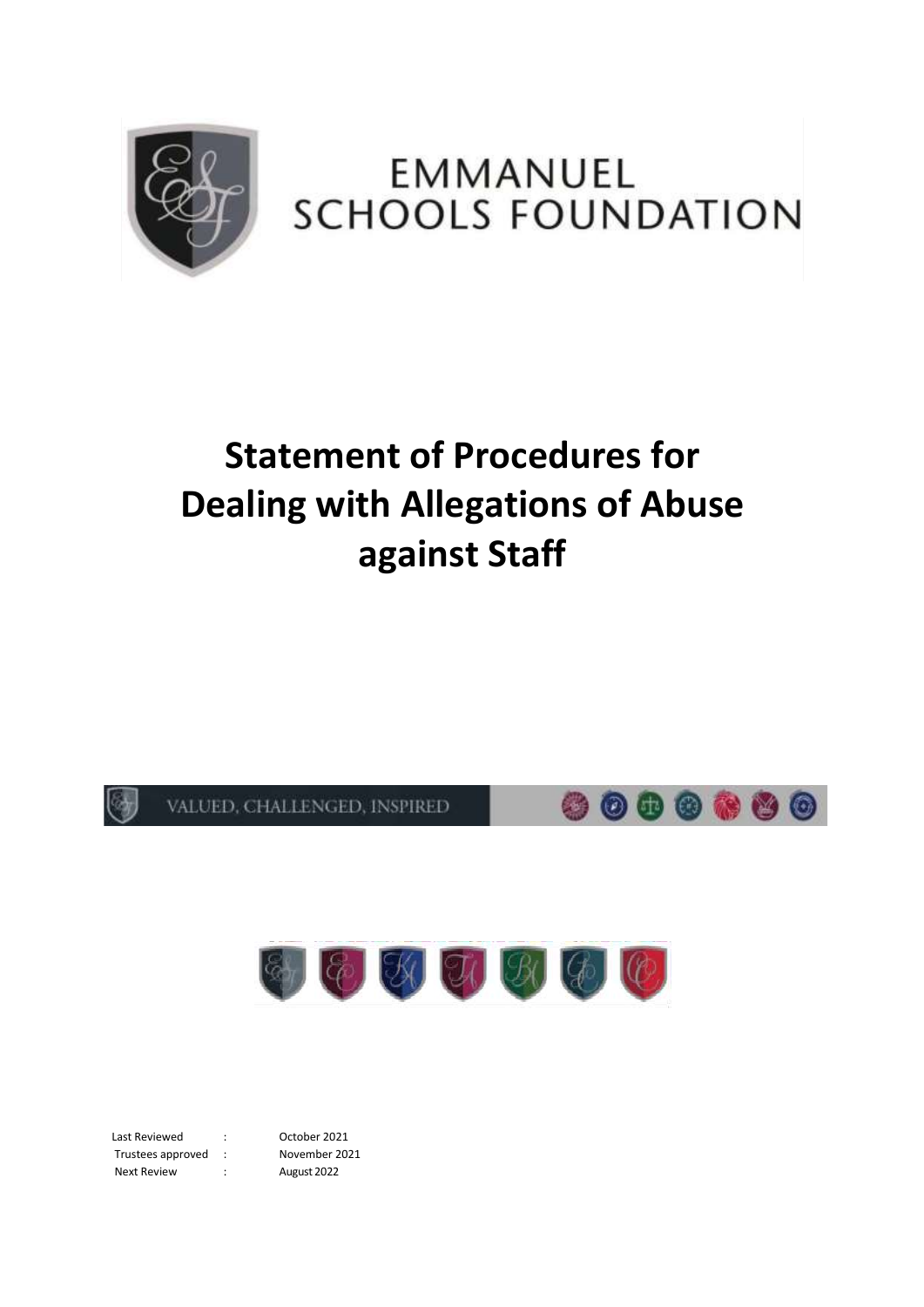## Contents

| 1.  |                                                                                          |
|-----|------------------------------------------------------------------------------------------|
| 2.  |                                                                                          |
| 3.  |                                                                                          |
| 4.  |                                                                                          |
|     |                                                                                          |
| 5.  |                                                                                          |
| 6.  | Actions following Initial Consideration                                                  |
| 7.  | Cases Where a Crime may have been committed                                              |
| 8.  | Allegations which are likely to necessitate an immediate referral for child protection 6 |
| 9.  |                                                                                          |
| 10. |                                                                                          |
| 11. |                                                                                          |
| 12. |                                                                                          |
| 13. |                                                                                          |
| 14. |                                                                                          |
| 15. |                                                                                          |
|     |                                                                                          |
| 16. |                                                                                          |
| 17. |                                                                                          |
| 18. |                                                                                          |
| 19. |                                                                                          |
| 20. |                                                                                          |
|     | SECTION TWO: Allegations that do not meet the harms test (low level concerns)  12        |
| 21  |                                                                                          |
| 22  |                                                                                          |
| 23  |                                                                                          |
| 24. |                                                                                          |
| 25. |                                                                                          |
|     |                                                                                          |
|     |                                                                                          |
|     |                                                                                          |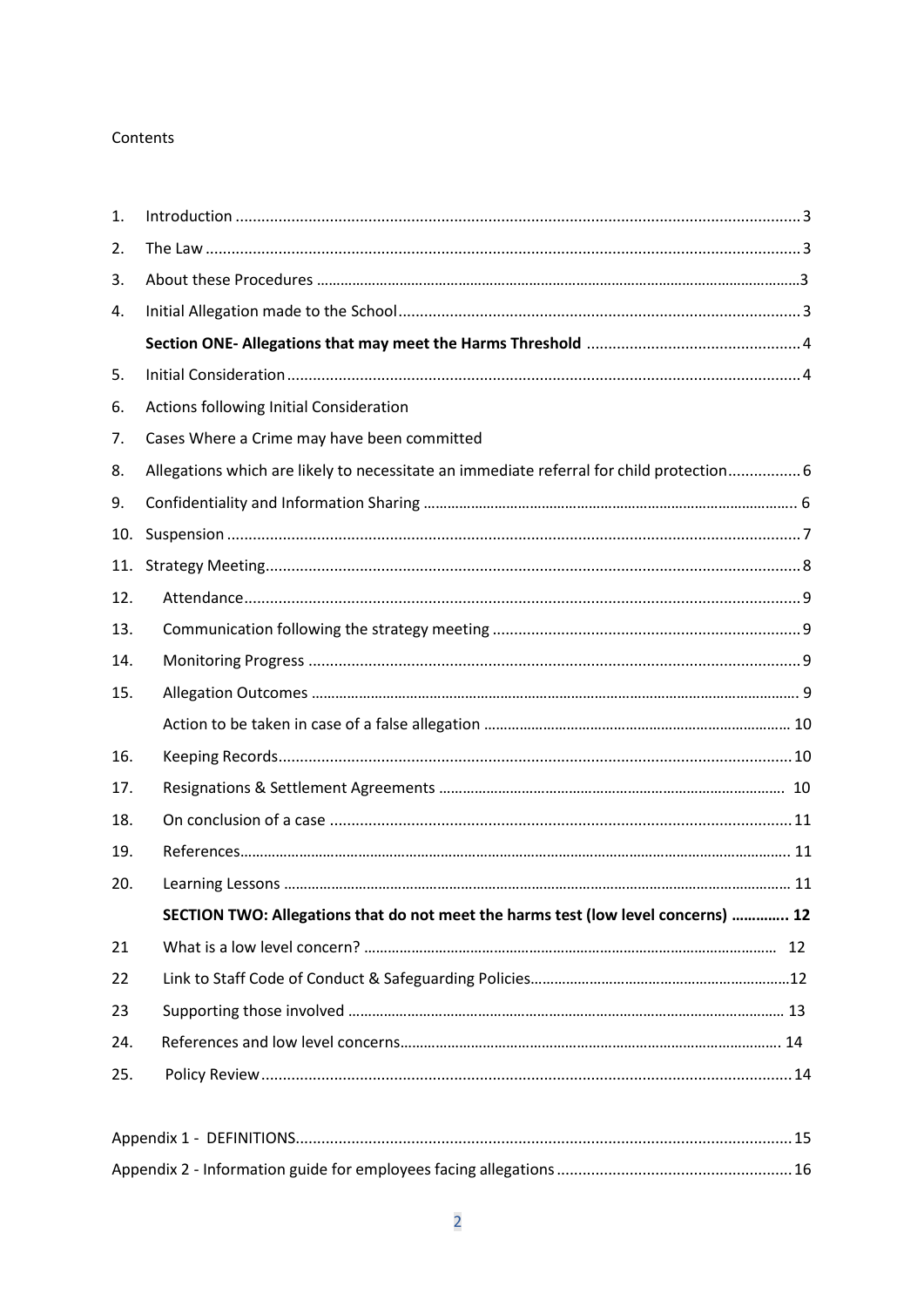## **Statement of Procedures for Dealing with Allegations of Abuse against Staff**

## **a. Introduction**

<span id="page-2-0"></span>Emmanuel Schools Foundation ("Trust") takes its responsibility of care for its students seriously. The Trust recognises that any possibility that a member of staff may have harmed a student must be investigated thoroughly, and in a way that does not prejudice either the student or the member of staff. Any investigation of an allegation of abuse against a member of staff must follow the objective, professional standards and routines described here. As a Trust with a distinctive Christian ethos where everyone is valued, challenged, and inspired, our Core Virtues of love, wisdom, fairness, self-control, courage humility and integrity are central to how we operate. In designing these routines and standards, we recognise the overarching requirement for confidentiality and in all cases, we will follow the guidance in Part 4 of the latest iteration of Keeping Children Safe in Education (KCSIE). Staff will also need to ensure that they are familiar with the Staff Code of Conduct and Disciplinary Rules (see Employment Handbook) and, also clearly understand the provisions of their schools' Safeguarding Policies and Procedures.

## **b. The Law**

<span id="page-2-1"></span>The framework for managing cases of allegations of abuse against people who work with children is set out in 'Working Together to Safeguard Children': A guide to inter-agency working to safeguard and promote the welfare of children which provides an overview of how allegations should be handled. It is relevant for the purposes of s.157 and s.175 of the Education Act2002.

Other legislation:

- The Children Act 1989
- Section 175 of the Education Act 2002 (local authorities, governing bodies of maintained schools and institutions in further education sector)
- Section 157 of the Education Act 2002
- Education (Independent School Standards) (England) Regulations 2014
- The Children Act 2004
- <span id="page-2-2"></span>• Section 11 of the Children Act 2004 (other agencies).

## **c. About these Procedures**

This statement of procedures has two sections covering the two levels of allegation/concern:

- i. Allegations that may meet the harms threshold
- ii. Allegations/concerns that do not meet the harms threshold, or "low level concerns".

## **d. Initial Allegation made to the Trust or school**

Any allegation of abuse by a member of staff towards a student must be reported to the Principal. Should the initial allegation first be made to any other member of staff then that member of staff must either request that the person raising the allegation report it to the Principal or, if that is not possible, pass details of the allegation to the Principal themselvesimmediately.

Should the allegation be made against the Principal then this should be brought to the attention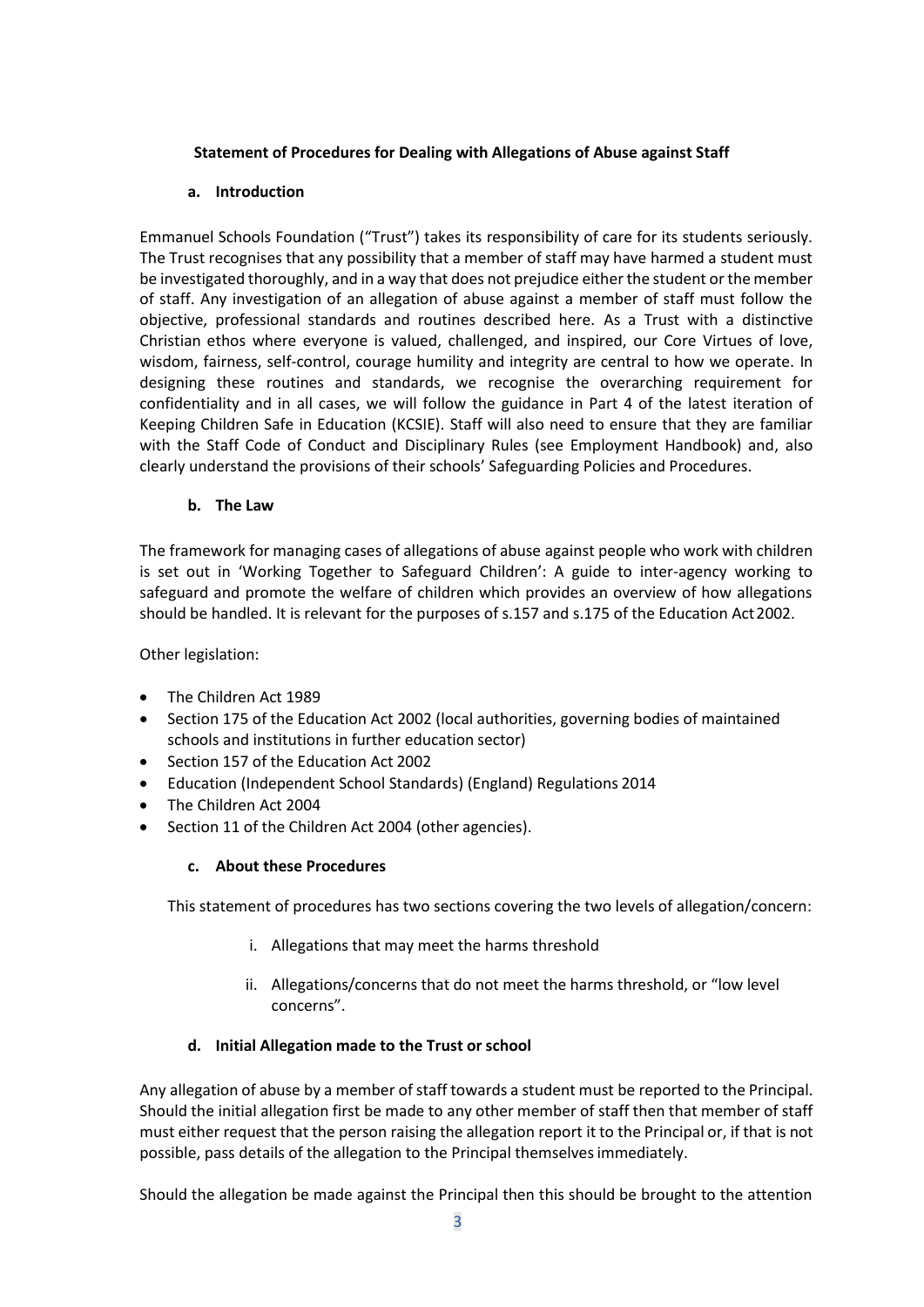of the Chair of Governors immediately. The Chair of Governors will advise the CEO.

## **SECTION ONE: ALLEGATIONS THAT MAY MEET THE HARMS THRESHOLD**

Should the allegation meet any of the following criteria, and if the allegation is not blatantly false, then the Principal/Chair of Governors should report the allegation to the Local Authority Designated Officer the same day that the allegation is received:

A teacher or member of staff (including a volunteer) in school, FE college or other education establishment that provides education for children under 18 years of age has:

- behaved in a way that has harmed a child, or may have harmed a child;
- possibly committed a criminal offence against or related to a child;
- behaved towards a child or children in a way that indicates he or she may pose a risk of harm to children; or
- behaved or may have behaved in a way that indicates they may not be suitable to work with children

The last point above includes behaviour that may have happened outside of school that might make an individual unsuitable to work with children ("transferable risk"). An assessment of "transferable risk" to children with whom the person works should be undertaken, with advice from the local authority designated officer as appropriate.

#### **e. Initial Consideration**

<span id="page-3-0"></span>The Principal<sup>1</sup> will discuss the matter with the Local Authority Designated Officer (LADO) and provide any further details of the allegation and the circumstances in which it was made. The Principal should not investigate the allegation at this stage but should take necessary and appropriate action to ensure children's safety and welfare whilst giving due consideration in determining actions to other factors (e.g. risk of jeopardising an investigation; risk to reputation of a member of staff – also see Section 10). The discussion will also consider whether there is evidence or information that establishes that the allegation is false or unfounded. Where there is a reasonable basis to believe that an allegation has substance, then the Head of Human Resources should be informed as the principles of the Trust's Disciplinary Policy are likely to apply (see the Employment Handbook).

If there is no cause to suspect that "significant harm" is an issue, but a criminal offence might have been committed see also section 7.

If there is cause to suspect that a child is suffering, or is likely to suffer significant harm see also section 8.

## **f. Action Following Initial Consideration**

<span id="page-3-1"></span>Where the initial discussion leads to no further action, the Principal and the LADO should:

- record the decision and justification for it; and,
- agree on what information should be put in writing to the individual concerned and by whom.

<sup>&</sup>lt;sup>1</sup> Where the employee subject of the allegation is the Principal, the reference to "Principal" should be read as "Chair of Governors" throughout this statement of procedures.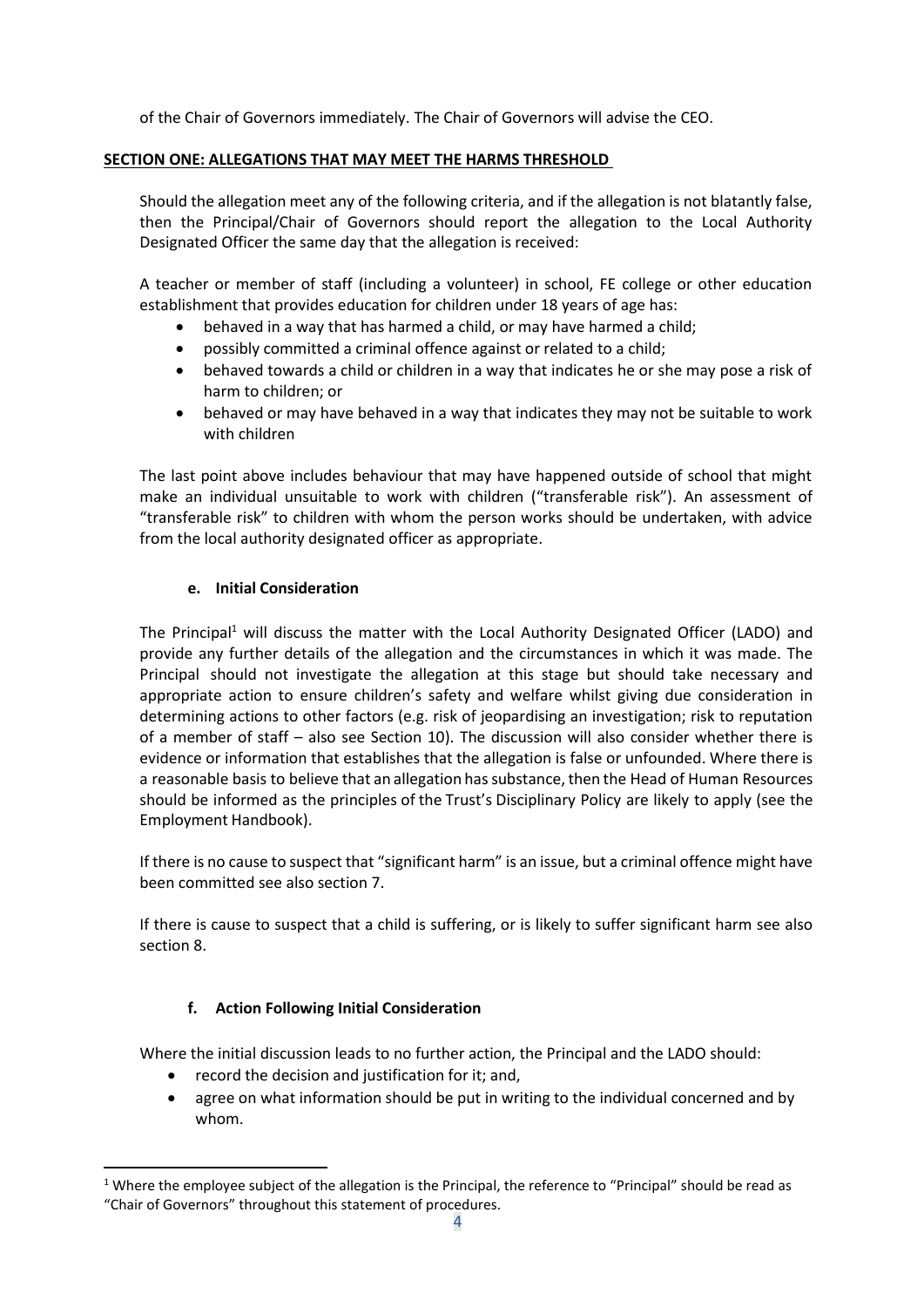Where the initial consideration determines that the allegation does not involve a possible criminal offence, the LADO will likely refer the matter back to thePrincipal to deal with.

Where, after reasonable investigation, the Principal determines that the nature of the allegation does not warrant formal action under the Trust Disciplinary Procedure, the Principal should institute appropriate informal action within three working days.

Where the Principal determines that informal action is inappropriate, the formal disciplinary procedure should be invoked and prior to notifying the individual, the LADO should be consulted regarding the appointment of an appropriate Investigating Officer.

The Principal should consult the LADO, and the Head of HR with regards to excluding the individual from the workplace for the duration of the investigation. However, it remains a matter for the Principal and the Trust in the context of the Disciplinary Policy to determine whether an individual should be suspended in this way. Where a suspension is considered appropriate, it shall not be considered a disciplinary measure and the individual will be paid in full for time so spent away from work (see also section 10) The investigating officer should aim to provide a report to the Principal within 10 working days.

On conclusion of the investigation, the Principal should consult the Local Authority Designated Officer as soon as possible thereafter to inform of the LADO of his/her decision as to the requirement for a disciplinary hearing. If a hearing is needed it should be held as soon as reasonably practicable; arrangements for the hearing will be made under the auspices of the Disciplinary Procedure.

In any case in which Children's Social Care has undertaken enquiries to determine whether the child or children are in need of protection, the Principal and Head of HR should take account of any relevant information obtained in the course of those enquiries when considering disciplinary action.

The Local Authority Designated Officer will continue to liaise with the School to monitor progress of the case and provide advice or support when required or requested.

## **g. Cases Where a Crime May Have Been Committed**

If there is no cause to suspect that 'significant harm' is an issue, but a criminal offence might have been committed, the Local Authority Designated Officer will immediately inform the police and convene a similar strategy discussion to decide whether a police investigation is needed. That discussion will also involve the School (Principal and Head of HR) who will ask the police to obtain consent from the individuals involved to share their statements and evidence in any investigation for use in any subsequent disciplinary process

Where the involvement of Children's Social Work Services is not required as the student is not assessed to be a risk of 'significant harm' but a police investigation continues, the Local Authority Designated Officer will agree with the police, the School and any other agency involved with the child the nature of the allegation and how this must be addressed.

This joint evaluation discussion will take place within one working day of the referral and must consider how to progress enquiries; e.g., should a criminal process, parallel with a disciplinary process, or whether disciplinary action needs to be suspended until police enquiries/prosecution is/are completed? It is essential that the Head of HR is involved in this consideration.

These investigations will be reviewed by the police no later than four weeks after the joint evaluation discussion, and thereafter at fortnightly or monthly intervals.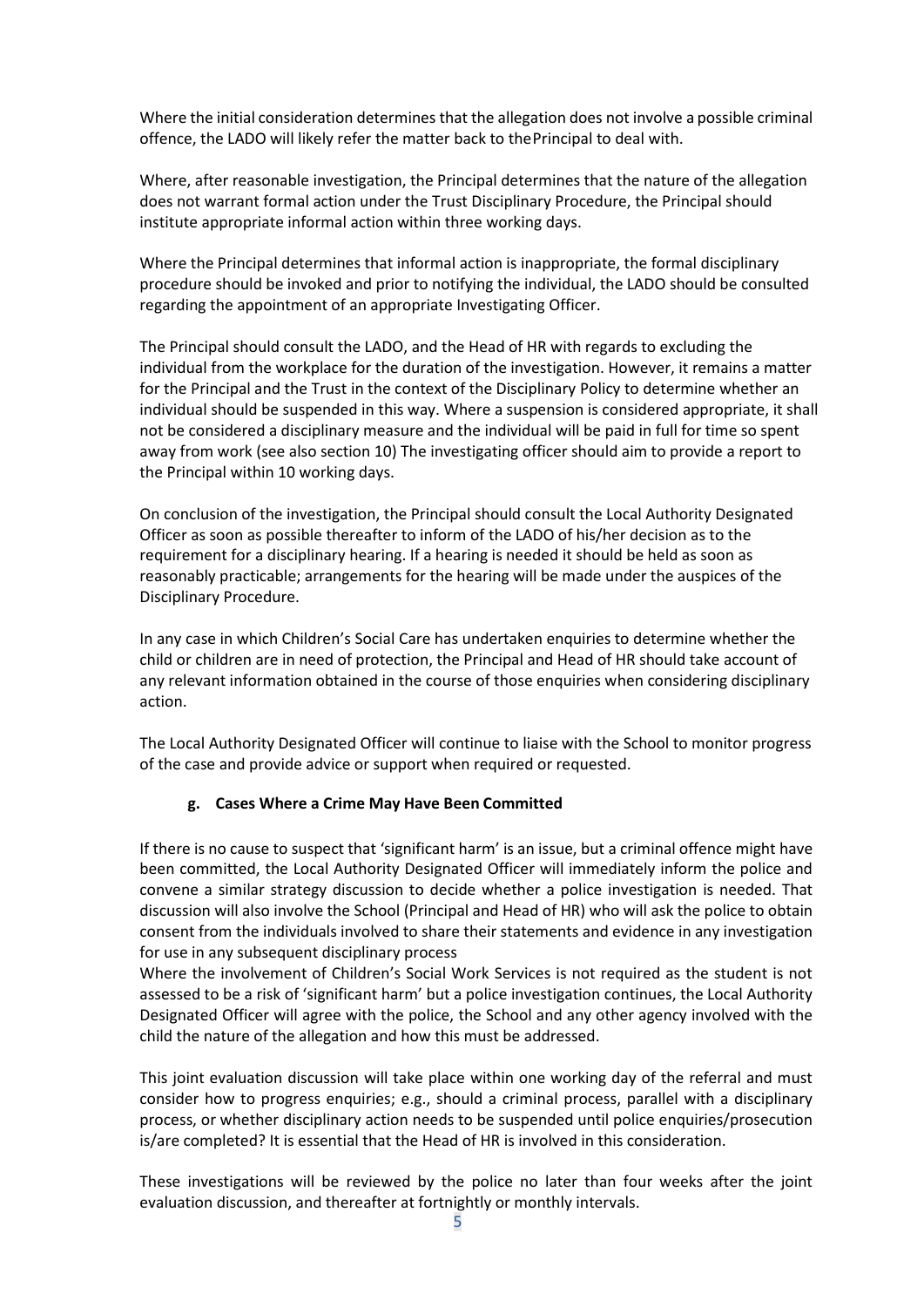If the police and/or the Crown Prosecution Service (CPS) decide not to charge the individual with an offence, or decide to administer a caution, or if the person is acquitted by a court, the police should pass all information they have which may be relevant to a disciplinary case to the School without delay. In those circumstances, the Principalshould deal with the case in consultation with the LADO and Head of HR.

<span id="page-5-0"></span>If the person is convicted of an offence, the police should also inform the employer straight away so that appropriate action can be taken.

## **h. Allegations Which Are Likely to Necessitate an Immediate Referral for Child Protection**

The following situations will require immediate referral to child protection:

- Where the student has suffered, is suffering, or is likely to suffer significant harm;
- Where the student alleges that a criminal offence has been committed; and/or
- Any allegation of a sexual nature.

The Principal should be aware that some other complaints may also be regarded as child protection issues, and therefore each complaint should be carefully considered in consultation with the Local Authority Designated Officer before taking any action.

Where allegations of the above are referred to Children's Services, subsequent action will be in accordance with the Local Safeguarding Children Board procedures.

## **i. Confidentiality & Information Sharing**

<span id="page-5-1"></span>The agencies involved in a strategy meeting, or during the initial assessment of the case, will and should share all relevant information about the person who is the subject of the allegation, and about the alleged victim.

Where the police are involved, wherever possible the Principal/Head of HR school will ask the police to obtain consent from the individuals involved to share their statements and evidence for use in any subsequent disciplinary process.

The Principal/Head of HR will adopt a similar procedure with children's social care so that when they make enquiries as to whether the child/children named in the allegation are in need of protection or services, any information obtained in the course of those enquiries and which is relevant to a disciplinary case may be passed to the employer without delay.

The school must make every effort to maintain confidentiality and guard against unwanted publicity while an allegation is being investigated or considered. The Education Act 2011 amended the Education Act 2002, to introduce reporting restrictions.

These provisions made it an offence (with limited exceptions) for any person to publish any material that may lead to the identification of a teacher in a school who has been accused by, or on behalf of, a child from the same school (where that identification would identify the teacher as the subject of the allegation). This applies until:

- the point that the accused person is charged with a relevant offence; or
- the Secretary of State or the General Teaching Council for Wales publishes information about an investigation or decision in a disciplinary case arising from the allegation.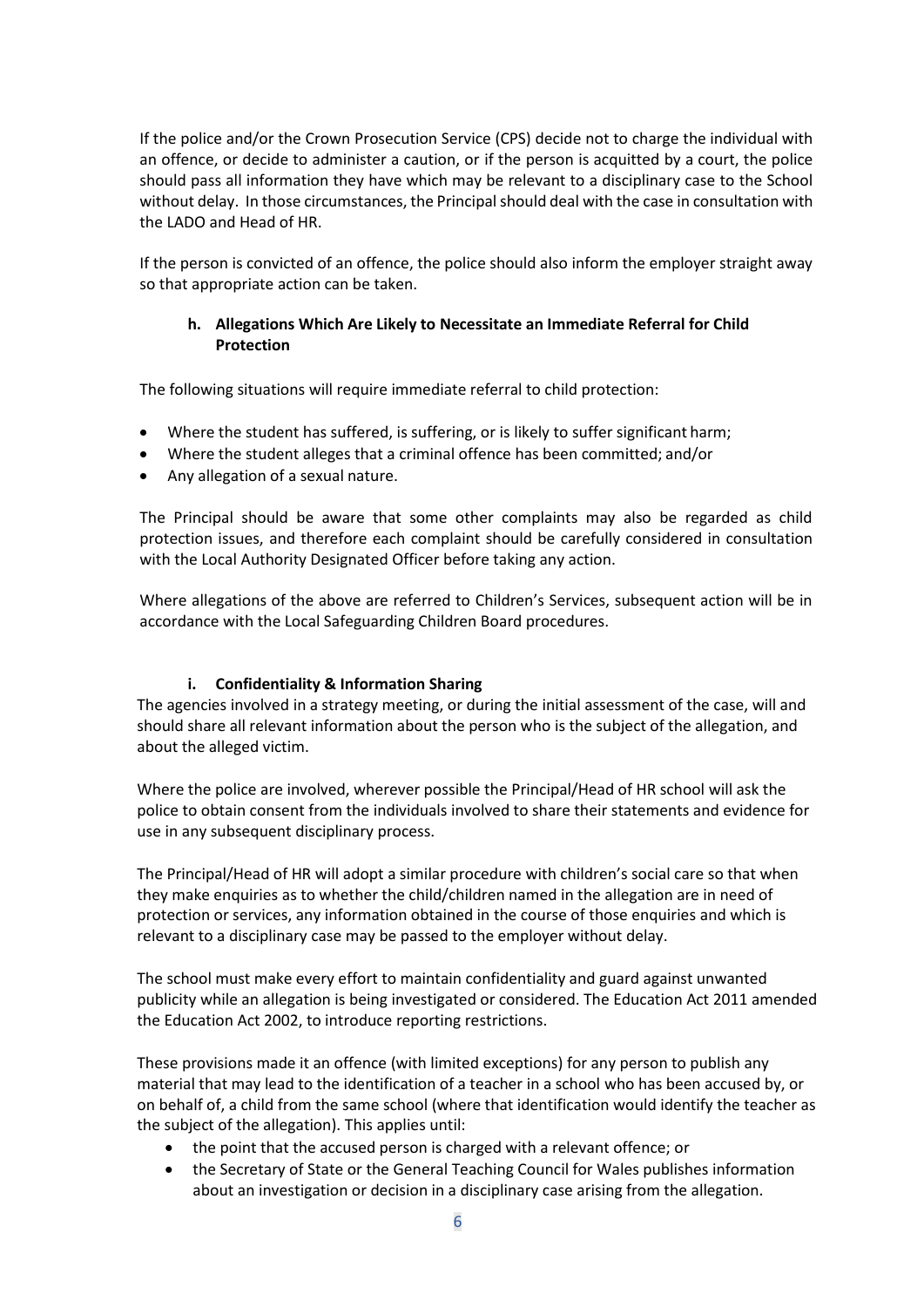The reporting restrictions will not apply if:

- the individual to whom the restrictions apply waives their right to anonymity by going public themselves; or
- gives their written consent for someone else to do so; or
- if a court lifts the reporting restrictions in response to a request.

"Publication" includes "any speech, writing, relevant programme or other communication in whatever form, which is addressed to the public at large or any section of the public."

This means that if a parent published details of the allegation on a social networking site they would be in breach of the reporting restrictions (if what was published could lead to the identification of the teacher). In circumstances where the Trust need to make parents aware about an allegation, the Principal will ensure that parents and others are aware of the legal restrictions on publishing information.

The Principal will take advice from the LADO, police and children's social care to agree the following:

- who needs to know and exactly what information can be shared;
- how to manage speculation, leaks and gossip;
- what, if any, information can be reasonably given to the wider community to reduce speculation; and,
- how to manage press interest if, and when, it should arise

## **j. Suspension**

The possible risk of harm to children posed by an accused person needs to be effectively evaluated and managed in respect of the child(ren) involved in the allegations. In some cases that will require the school to consider suspending the person until the case is resolved. Suspension must not be an automatic response when an allegation is reported. If the school is concerned about the welfare of other children in the community or the person's family, those concerns should be reported to the Local Authority Designated Officer or the police, but suspension is highly unlikely to be justified on the basis of such concerns alone.

Suspension will only be considered where there is reasonable belief to suspect that:

- a child or other children at the School is or are at risk of significant harm, and/or
- the allegation warrants investigation by the police, and/or
- the allegation is so serious that it may constitute grounds for dismissal and/or
- the school is made aware that the Secretary of State has made an interim prohibition order.

However, a person will not be suspended automatically, or without careful thought being given to the particular circumstances of the case.

Neither the LADO, Children's Social Care Services, nor the police can require the school to suspend a member of staff or a volunteer, although the school will give appropriate weight to their advice. The power to suspend is vested in the Principal (or the CEO in the event an allegation is made against a Principal). In particular, due consideration has to be given to the potential for professional reputational damage that could result where an allegation is later found to be unfounded, unsubstantiated, malicious, or false and weighing this against the risk of further harm to the child/children or potential for compromising investigations.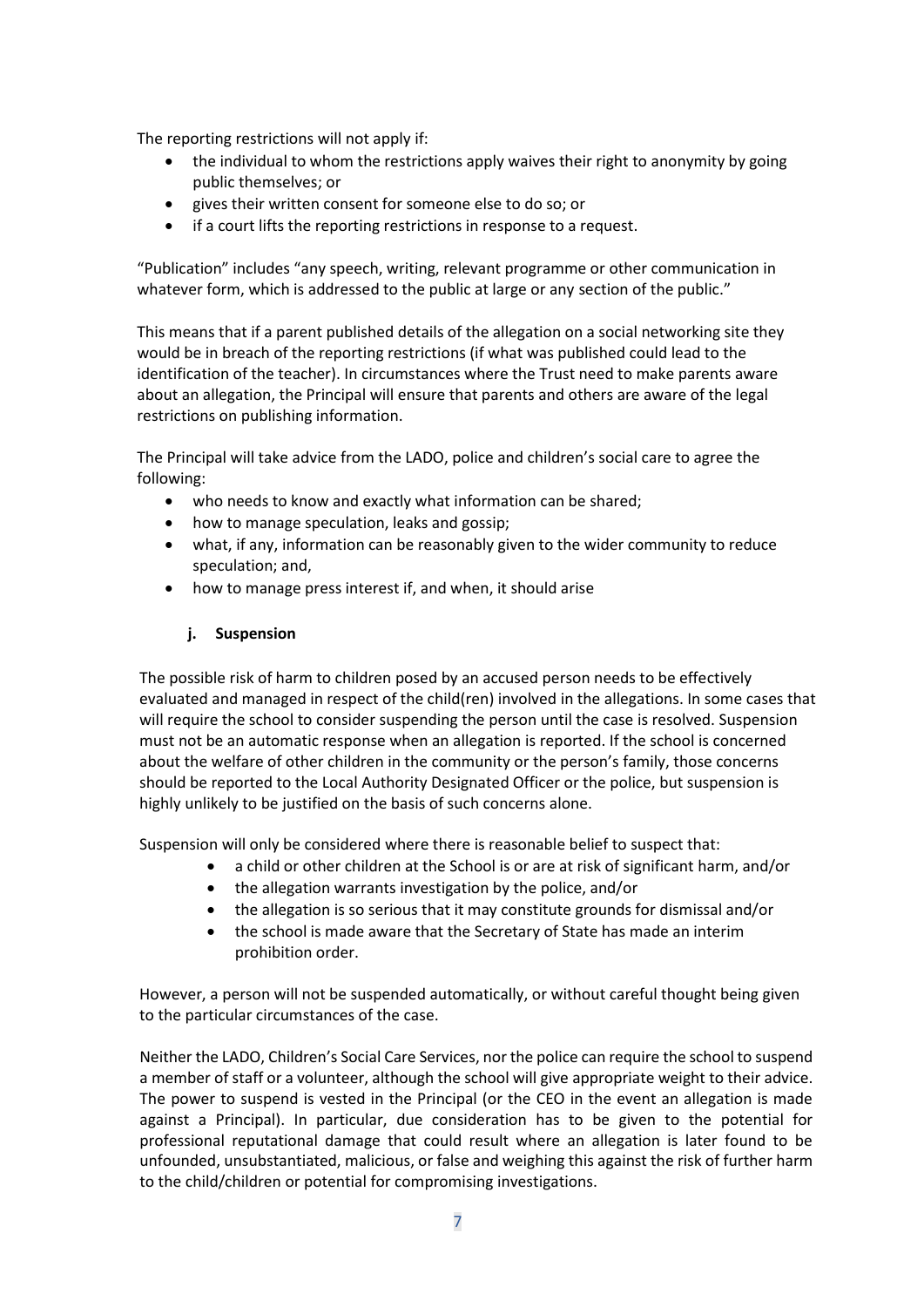The following alternatives may be considered by the schools as alternatives to a suspension: should be considered by the case manager before suspending a member of staff:

- redeployment within the school so that the individual does not have direct contact with the child or children concerned;
- providing an assistant to be present when the individual has contact with children;
- redeploying to alternative work in the school or college so the individual does not have unsupervised access to children;
- moving the child/children to classes where they will not come into contact with the member of staff, (only if it is in the best interest of the child/children concerned and takes accounts of their views and making it clear that this is not a punishment and parents have been consulted; or,
- temporarily redeploying the member of staff to another role in a different location

Where it has been deemed appropriate to suspend the person, written confirmation should be dispatched within one working day, giving the reasons for, and terms of, the suspension. The person should be provided at that point details of a named contact, to whom they may remain in contact and ask questions of within the organisation. They will also be signposted to CareFirst and to their professional association and/or trade union.

The Head of HR will record the rationale and justification for such a course of action including what alternatives to suspension have been considered and why they were rejected.

## **k. Strategy Meeting**

<span id="page-7-0"></span>A strategy meeting will be convened within one working day of the referral being made and chaired by the Child Protection and Review Unit. The Local Authority Designated Officer and all relevant personnel including, where appropriate, the Principal and the Trust's Head of HR, should attend this meeting in order to share information and participate in the planning of any enquires. The strategy meeting will be conducted in accordance with Local Safeguarding Children Board procedures.

The purpose is to:

- Consider the risk to the student and other students;
- Share all relevant information about the person who isthe subject of the allegation and about the alleged victim;
- Determine the need for investigation and by whom;
- Plan the investigation / enquiries and set timescales for tasks to be undertaken;
- Consider whether any other children are affected by the allegations e.g. the person's own children, grandchildren or other children in the agency setting such as children placed with foster carers, child-minders, a youth club;
- Ensure that the person who is the subject of the allegation is kept informed andsupported;
- Decide how regular information and support will be provided to the child and family and by whom;
- Plan all interviews and agree who should undertake them so that there is no confusion between a criminal investigation (Section 47 Enquiry) and disciplinary processes;
- Consider the need to inform relevant parties;
- Jointly consider how to manage any media interest;
- Consider whether the circumstances require the person who is subject to the allegation to be suspended from contact with students. This may change as the investigation progresses and should be reviewed regularly; and/or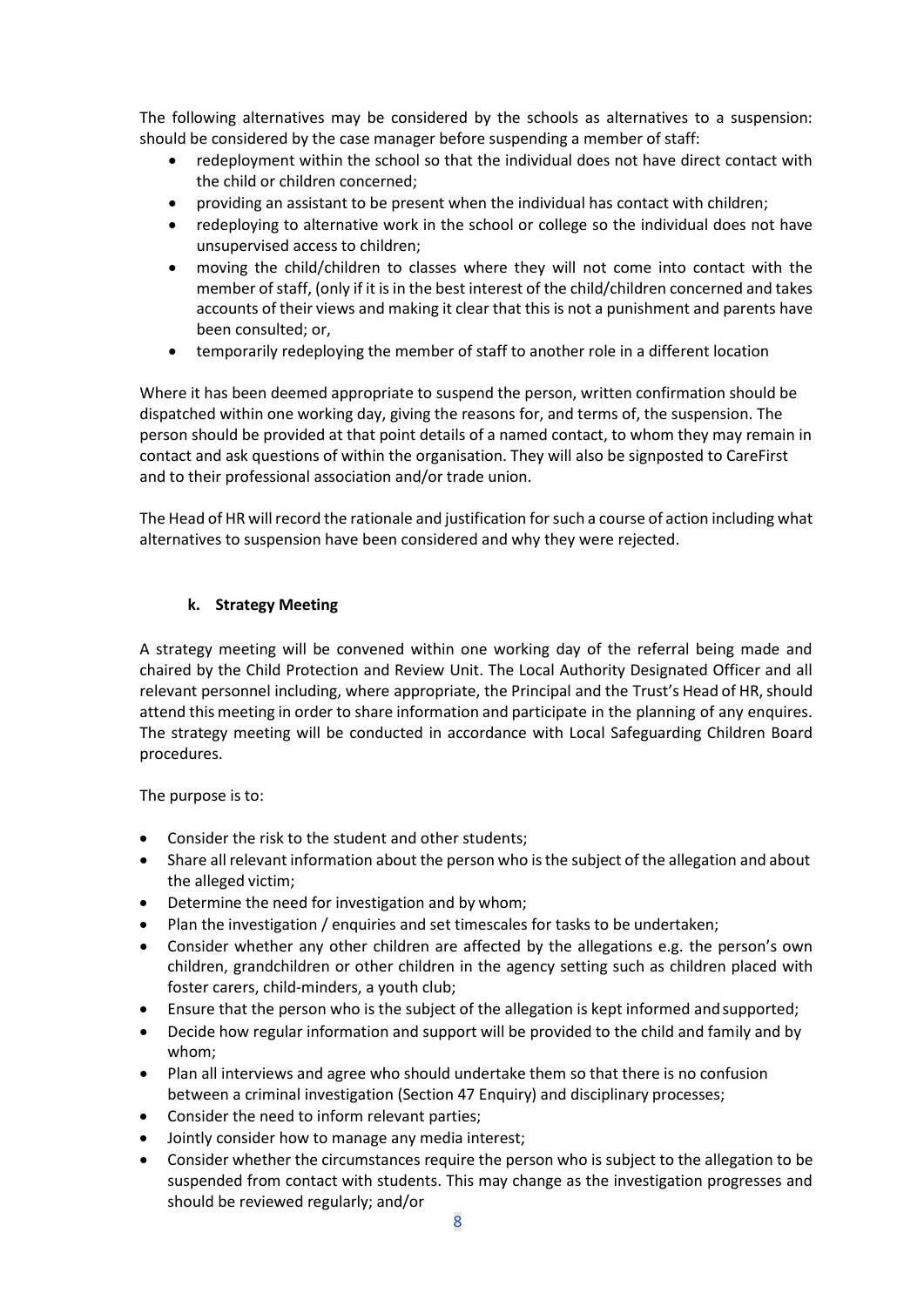• If the allegation is against a governor, a temporary member of staff or a supply teacher, the appropriate course of action needs to be considered.

## **l. Attendance**

<span id="page-8-0"></span>Attendance will be determined by the School procedures but will usually include representatives from Children's Services. The member of staff who is the subject of the allegation will not be invited to attend the meeting; however, the strategy meeting will agree when and how the member of staff will be informed. The minutes of the strategy meeting will be circulated by the Chairman of the meeting to relevant parties.

## **m. Communication following the strategy meeting**

<span id="page-8-1"></span>The following should be informed of the outcome of the investigation:

- The student making the allegation and their parent/carer of the likely course of action. Also informing them that the matter is confidential and must not be discussed.
- The member of staff against whom the allegation has been made. This should include the likely course of action. A record should be kept on the individual's personalfile.
- The Chair of Governors should be informed of the likely course of action.

Subsequent strategy meetings should be held fortnightly, or at a minimum, monthly to review progress.

## **n. Monitoring Progress**

<span id="page-8-2"></span>The Local Authority Designated Officer will regularly monitor the progress of cases, either via review strategy meetings, or by liaising with the police and/or Children's Social Worker Services colleagues or the School, as appropriate. Reviews will be conducted at fortnightly or monthly intervals depending on the complexity of the case.

## **o. Allegation Outcomes**

The definitions that will be used when the outcome of an allegation which meets the harm test are set out below:

- **Substantiated:** there is sufficient evidence to prove the allegation;
- **False:** there is sufficient evidence to disprove the allegation;
- **Unsubstantiated:** there is insufficient evidence to either prove or disprove the allegation. The term, therefore, does not imply guilt or innocence; or,
- **Unfounded**: to reflect cases where there is no evidence or proper basis which supports the allegation being made.
- **Malicious**: there is sufficient evidence to disprove the allegation *and* there has been a deliberate act to deceive or cause harm to the person subject of the allegation;

Ultimately the options open to the school depend on the nature and circumstances of the allegations and the evidence and information available. This will range from taking no further action, to action under the disciplinary policy or some other outcome.

If the allegation is substantiated *and*:

- the person is dismissed; resigns, or otherwise ceases to provide his or her services; or
- the employer ceases to use the person's services.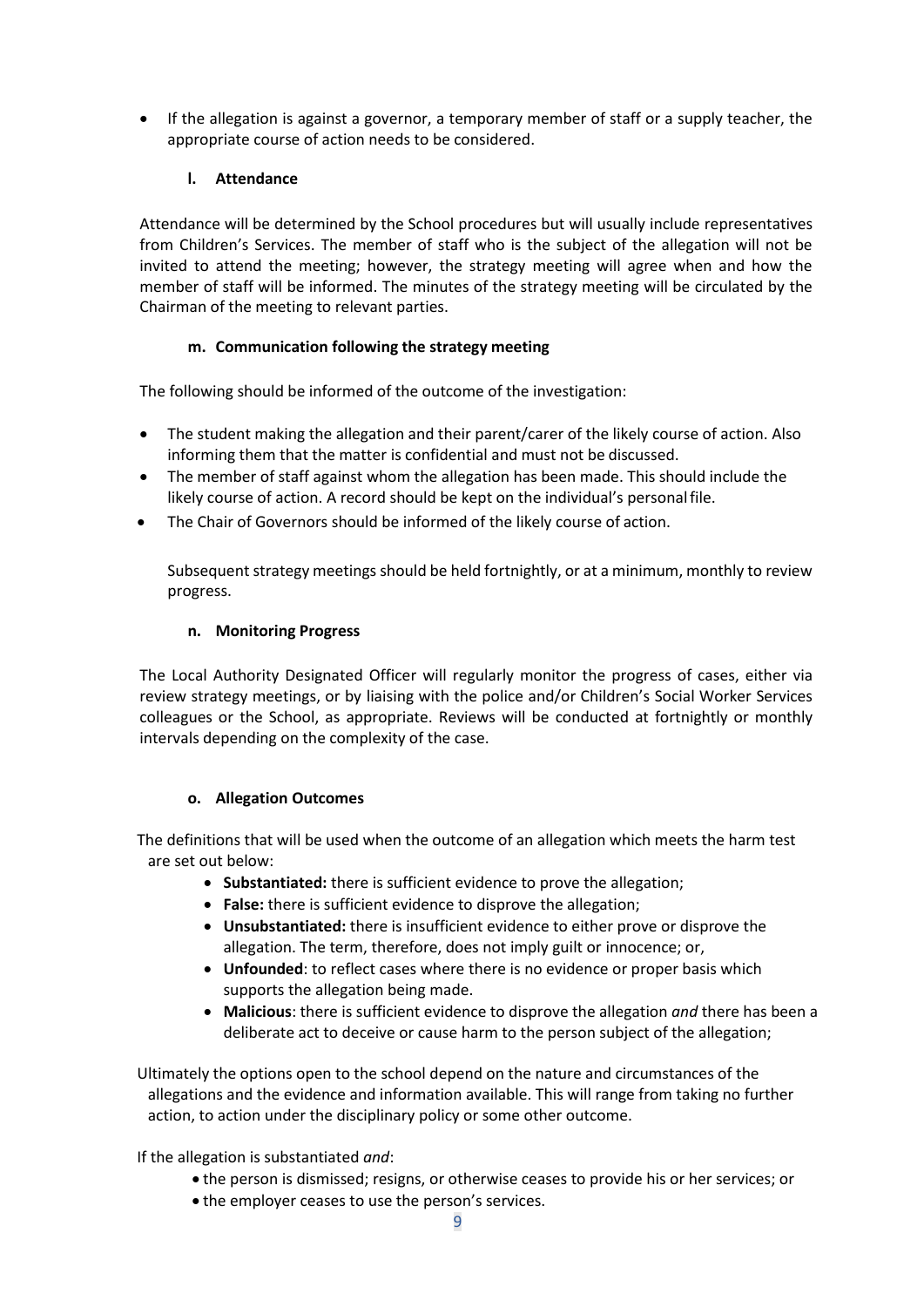The employer has a legal duty to make a referral to the DBS for consideration of whether inclusion on the barred lists is required.

In the case of a member of teaching staff at a school, the case manager **must** consider whether to refer the matter to the TRA to consider prohibiting the individual from teaching.

There is a legal requirement for employers to make a referral to the DBS where they consider an individual has engaged in conduct that harmed (or is likely to harm) a child; or if a person otherwise poses a risk of harm to a child.

#### **Action to be Taken in Respect of False Allegations**

If an allegation made by a student is proven to be false and/or malicious, action should be taken to determine whether the person who made the allegation is in need of services or may have been abused by someone else. In the case of a student deliberately inventing or making a malicious allegation, the Principal should consider taking action in accordance with the Behaviour and Discipline Policy. If it is clear to the Principal and Local Authority Designated Officer that the allegation is demonstrably false or unfounded, the member of staff should be informed orally and in writing of the allegation, that it is without foundation and that no further action will be taken. Where appropriate, the employee will be signposted to CareFirst and if requested, additional support maybe offered, which could include occupational health services. If an allegation made by a member of staff is proved to be false and/or malicious, an investigation should take place in accordance with the Trust's Discipline Policy. The police may also consider taking action against the individual making the allegation.

## **p. Keeping Records**

It is important that a clear and comprehensive record of any allegation is made even if police/disciplinary action is not taken or the case is unsubstantiated. This should include details of the allegation, how the allegation was followed up and resolved and a note of any action taken, including any sanctions imposed.

The record should be kept on the member of staff's personal file. The purpose of this record is to enable accurate information to be given in response to any future reference request if the individual leaves the School. It is also important that accurate and detailed information is held in the event that the Disclosure and Barring Service (DBS) makes requests for further information. This information given to the DBS is referred due to the nature of the allegation. A comprehensive record of all allegations will provide clarification in cases where a future DBS disclosure reveals information from the police about an allegation which did not result in a criminal conviction. The record should be retained until normal retirement age or for ten years if that is a longer period of time.

## **q. Resignations and 'Settlement Agreements'**

If the accused person resigns, or ceases to provide their services, this should not prevent an allegation being followed up in accordance with this guidance. A referral to the DBS must be made if the criteria are met. Schools must also consider whether a referral to the TRA is appropriate

If the accused person resigns or their services cease to be used and the criteria are met, it may not be appropriate to reach a settlement agreement. Any settlement agreement that would prevent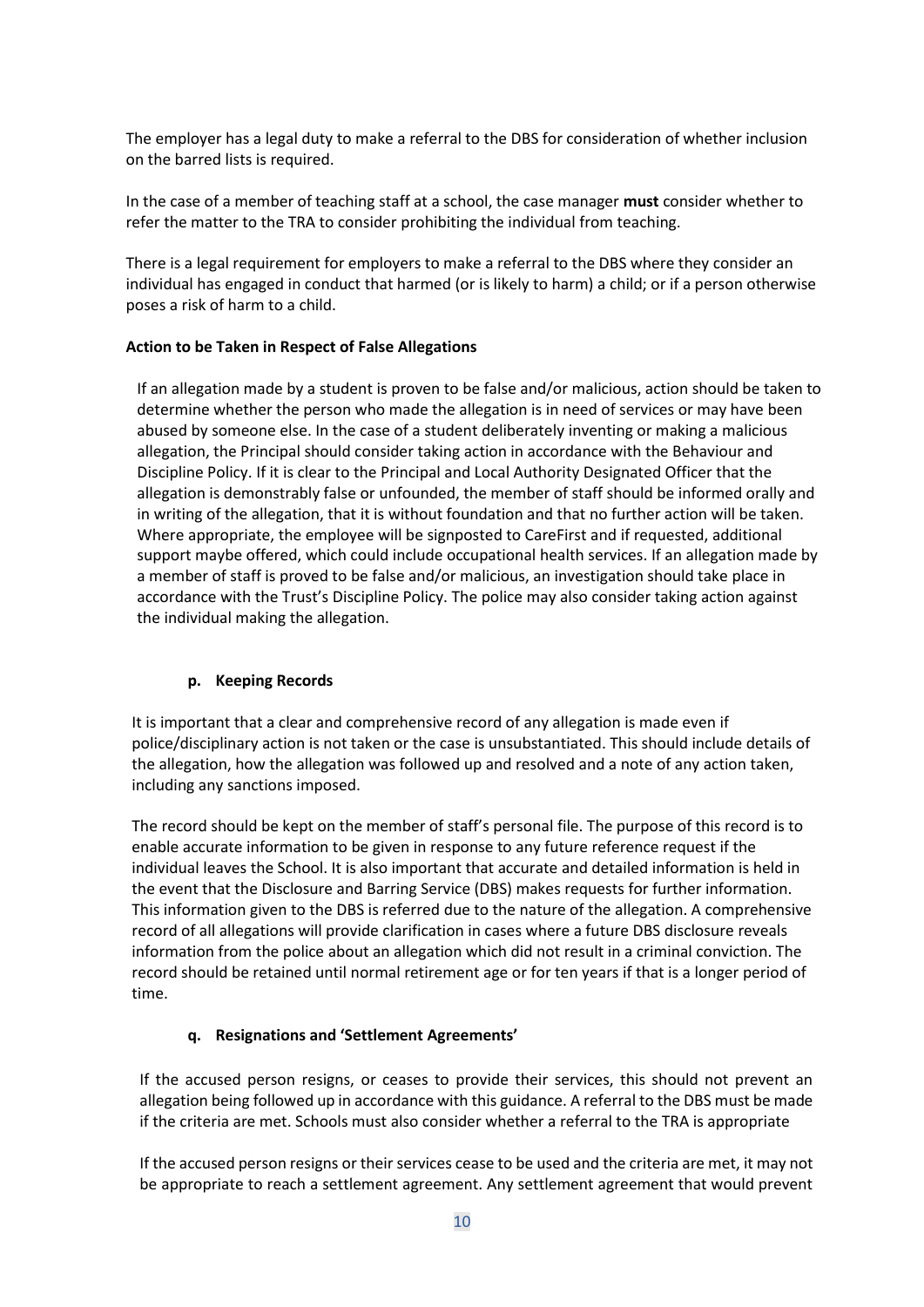the Trust from making a DBS referral is likely to result in a criminal offence being committed.

We will make effort to reach a conclusion in cases of allegations that have bearing on the safety or welfare of children, including where the person concerned refuses to cooperate with the process.

Wherever possible, the accused will be given a full opportunity to answer the allegation and make representations about it. But the process of recording the allegation and any supporting evidence and reaching a judgement about whether it can be substantiated on the basis of all the information available, will continue even if that cannot be done or the accused does not cooperate. It may be difficult to reach a conclusion in those circumstances, and it may not be possible to apply a disciplinary sanction if a person's period of notice expires before the process is complete, but we will endeavour to reach and record a conclusion wherever possible.

Settlement agreements' (sometimes referred to as compromise agreements), by which a person agrees to resign if the employer agrees not to pursue disciplinary action, and both parties agree a form of words to be used in any future reference, should not be used in cases of refusal to cooperate or resignation before the person's notice period expires. Such an agreement will not prevent a thorough police investigation where that is appropriate.

#### **18 On conclusion of a case**

**There is a legal requirement for employers to make a referral to the DBS where they think that an individual has engaged in conduct that harmed (or is likely to harm) a child; or if a person otherwise poses a risk of harm to a child (see above)**

Where it is decided on the conclusion of a case that a person who has been suspended can return to work, the Principal will consider how best to facilitate that. Some people may benefit from some help and support to return to work after for example, a phased return or the provision of a mentor might be appropriate. The Principal will also consider how the person's contact with the child or children who made the allegation can best be managed if they remain at the school.

#### **19 References**

Cases in which an allegation was found to be false, unfounded, unsubstantiated or malicious will not be included in employer references. Any repeated concerns or allegations which have all been found to be false, unfounded, unsubstantiated or malicious should also not be included in any reference. Substantiated allegations will be included in references and the information provided will be factually correct and will not include opinions.

#### **20 Learning Lessons**

<span id="page-10-0"></span>Where an allegation has been made against a member of staff, lessons can be learned whether the allegations are proven or not. At the conclusion of a case, relevant parties should discuss what can be learned and therefore lead to improved practice, either to the School procedures orto help prevent similar events in the future. The Local Authority Designated Officer and the Principal should review the case.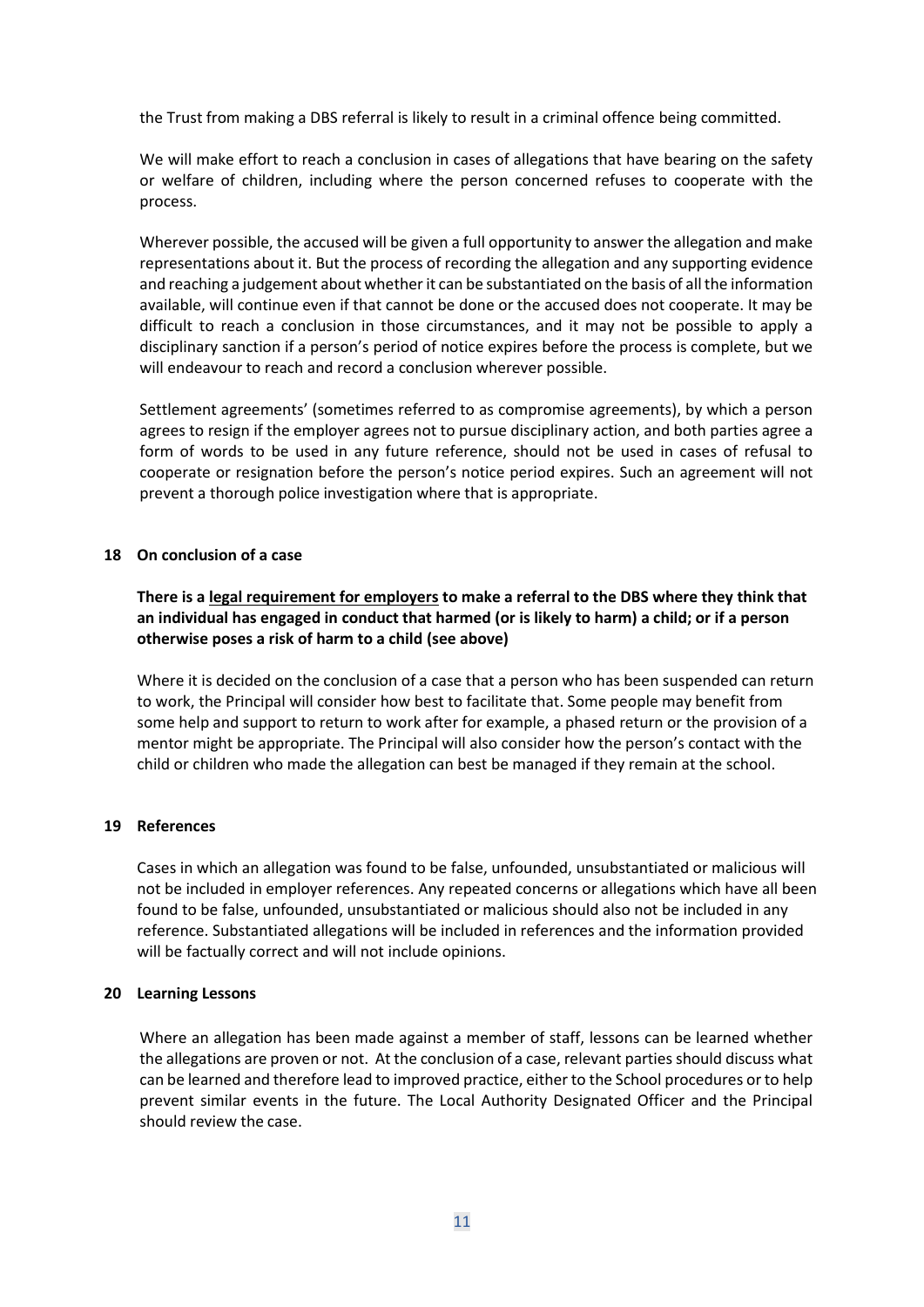#### **SECTION TWO: CONCERNS THAT DO NOT MEET THE HARMS TEST ("low level" concerns)**

As part of our whole school approach to safeguarding, schools with Emmanuel Schools Foundation seek to ensure an open and transparent culture is promoted in which any and all concerns about all adults working in or on behalf of the school (including supply teachers, volunteers and contractors) may be dealt with promptly and appropriately.

We encourage all staff to share any concern, no matter how trivial or insubstantial it may seem, about adults (including allegations that do not meet the harms threshold) are reported responsibly to the right person so that we can make a record and deal with the circumstances appropriately.

We see this as critical to identifying concerning, problematic or inappropriate behaviour early; and thus, minimise the risk of abuse; so that that adults working in or on behalf of our schools have clear professional boundaries and act within these boundaries, and in accordance with our ethos and virtues framework.

#### 21. **What is a low-level concern?**

The term 'low-level' concern does not mean that it is insignificant, it only means that the behaviour observed does not meet the "harms threshold" set out earlier in this guidance.

A low-level concern is any concern – no matter how small, and even if no more than causing a sense of unease or a 'nagging doubt' - that an adult working in or on behalf of the school or college may have acted in a way that:

- is inconsistent with the staff code of conduct, including inappropriate conduct outside of work;
- does not meet the allegations threshold or
- is not considered serious enough to consider a referral to the LADO.

Examples of such behaviour could include, but are not limited to:

- being over friendly with children;
- having favourites;
- taking photographs of children on their mobile phone;
- engaging with a child on a one-to-one basis in a secluded area or behind a closed door; or
- using inappropriate sexualised, intimidating or offensive language

Such behaviour exist on a wide spectrum, from the inadvertent or thoughtless, to behaviour that may look to be inappropriate, but might not be in specific circumstances, through to that which is ultimately intended to enable abuse.

Individuals identifying any such concerns, including those which do not meet the harm threshold should ensure their concerns are shared responsibly, with the right person, in accordance with the individual schools' Safeguarding Policies and Procedures.

In this way, we can make sure that those working in our schools are protected from potential false allegations or misunderstandings.

#### **22 Link to Staff Code of conduct and School Safeguarding policie**s

Emmanuel Schools Foundation has a clearly established staff code of conduct, disciplinary policy and other employment policies set out in the Employment Handbook which set out the accepted standards of conduct and performance. Our schools' safeguarding policies and regular refresher training make it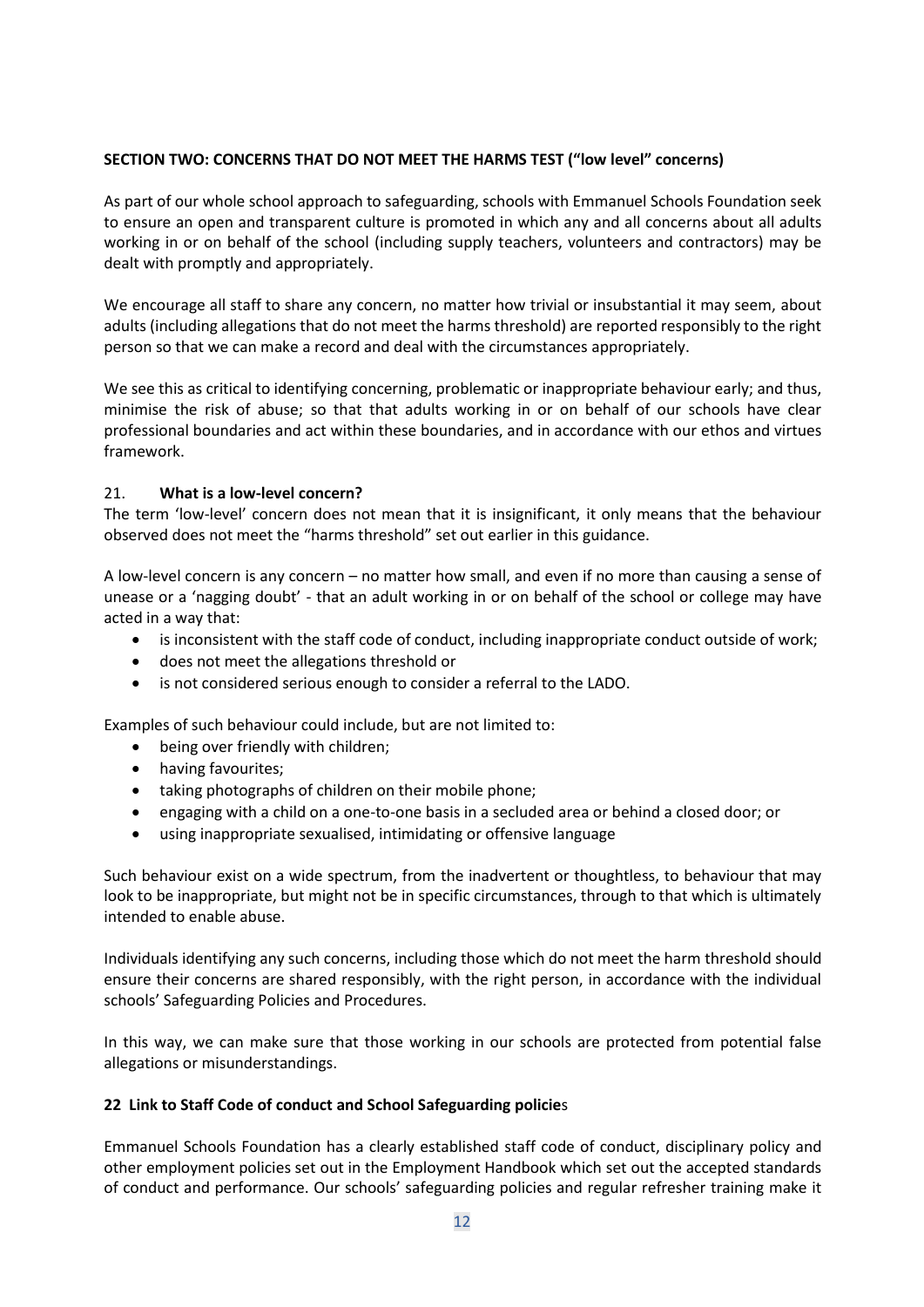clear what a low-level concern is; the importance of sharing low-level concerns; and enables staff to distinguish between appropriate behaviour and concerning, problematic or inappropriate behaviour, in themselves and others.

All low-level concerns are recorded in writing, and include details of the concern, the context in which the concern arose, and action taken. The name of the individual sharing their concerns should also be noted, if the individual wishes to remain anonymous then that should be respected as far as reasonably possible. Records are kept confidential, held securely, and comply with the Data Protection Act 2018 and the UK General Data Protection Regulation (UK GDPR). Records of low-level concerns, which do not result in disciplinary action for misconduct or poor performance and do not meet the threshold for LADO referral will only be retained until an employee leaves our employee.

Records are regularly reviewed so that potential patterns of concerning, problematic or inappropriate behaviour are identified. Where a pattern of such behaviour is identified, the school will decide on an appropriate course of action, either through its disciplinary procedures or where a pattern of behaviour moves from a concern to meeting the harms threshold, in which case it will be referred to the LADO as detailed in Section One of this Statement.

#### **23 Supporting those Involved**

#### *Supporting the Employee*

The Trust has a duty of care to their employees and we will take reasonably practicable steps to mitigate the stress inherent in the allegations and disciplinary process. This will include:

- advising employees of concerns or allegations as soon as possible and providing an explanation of the likely course of action (unless there is an objection by the local authority social care services or the police)
- Signposting to their trade union representative
- Providing contact details of a named colleague for support, and maintaining open lines of communication
- Signposting to welfare counselling or medical advice via CareFirst
- Social contact with colleagues will not be unreasonably prevented unless such contact may be prejudicial to the gathering and presentation of evidence.

#### *Supporting Parents*

Parents or carers of a child or children involved should be told about the allegation as soon as possible if they do not already know of it. However, where a strategy discussion is required, or police or local authority children's social care services need to be involved, the Principal should not do so until those agencies have been consulted and have agreed what information can be disclosed to the parents. They should also be kept informed about the progress of the case and told the outcome where there is not a criminal prosecution, including the outcome of any disciplinary process. The deliberations of a disciplinary hearing, and the information taken into account in reaching a decision, cannot normally be disclosed, but the parents or carers of the child should be told the outcome in confidence. In deciding what information to disclose, careful consideration should be given to the provisions of the Data Protection Act 1998, the law of confidence and, where relevant, the Human Rights Act 1998. The ESF Data Protection Policy should also be referred to.

In cases where a child may have suffered significant harm, or there may be a criminal prosecution, local authority social care services, or the police as appropriate, should consider what support the child or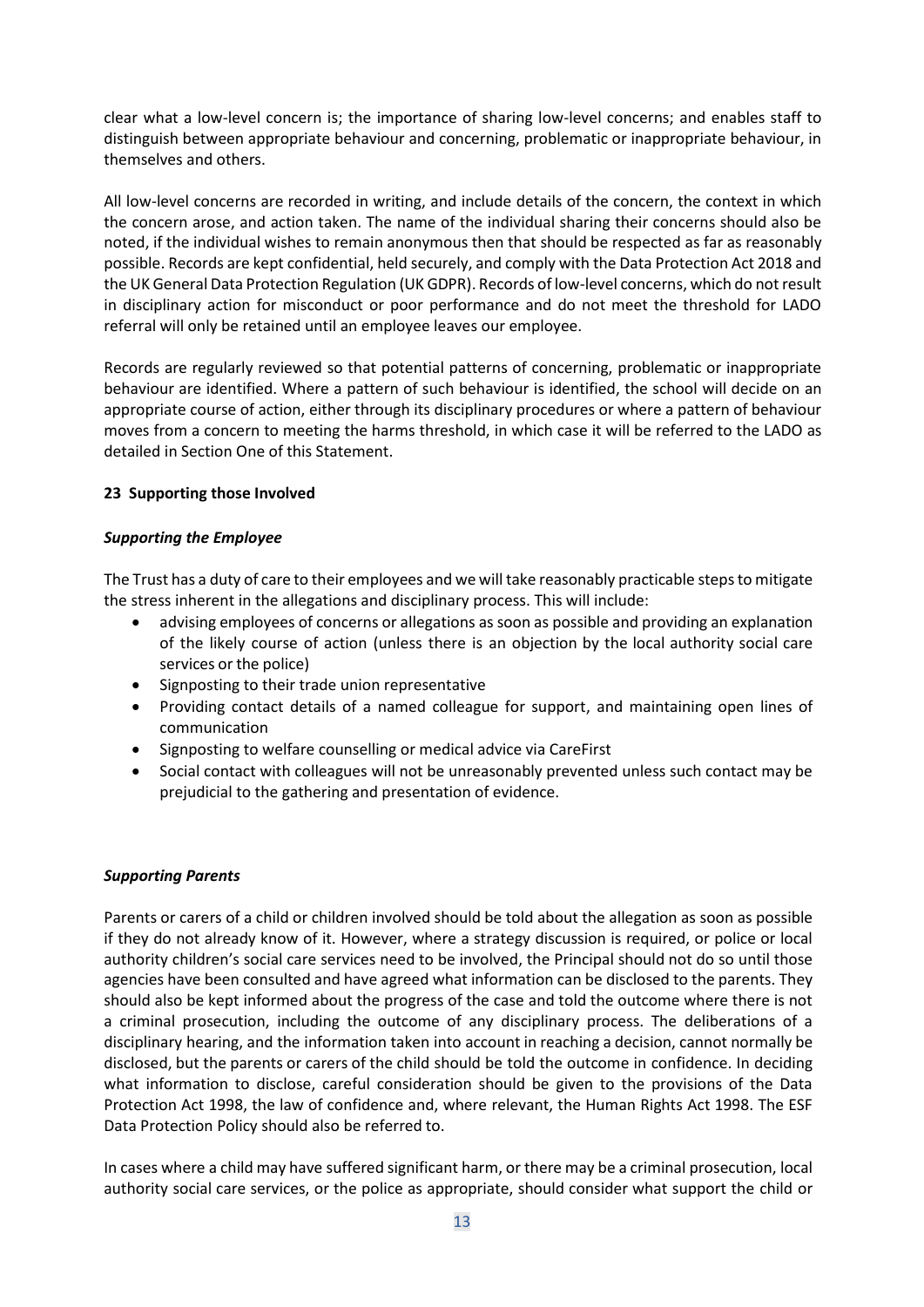children involved may need.

## <span id="page-13-0"></span>**24 References & Low-Level Concerns**

Details of low-level concerns will not be included in employment references unless they relate to issues usually included; for example disciplinary circumstances relating to misconduct or poor performance. A low-level concern which relates exclusively to safeguarding (and not to misconduct or poor performance) will not be referred to in an employment reference. However, where a low-level concern (or group of concerns) has met the threshold for referral to the LADO (risk of harm) and found to be substantiated, it will be detailed in a reference

## **25 Policy Review**

This policy will be kept under review in order to keep it in line with relevant legislation and modifications authorised in line with the authorisation and issue process detailed below.

This Policy should also be read in conjunction with the Trust's disciplinary procedures.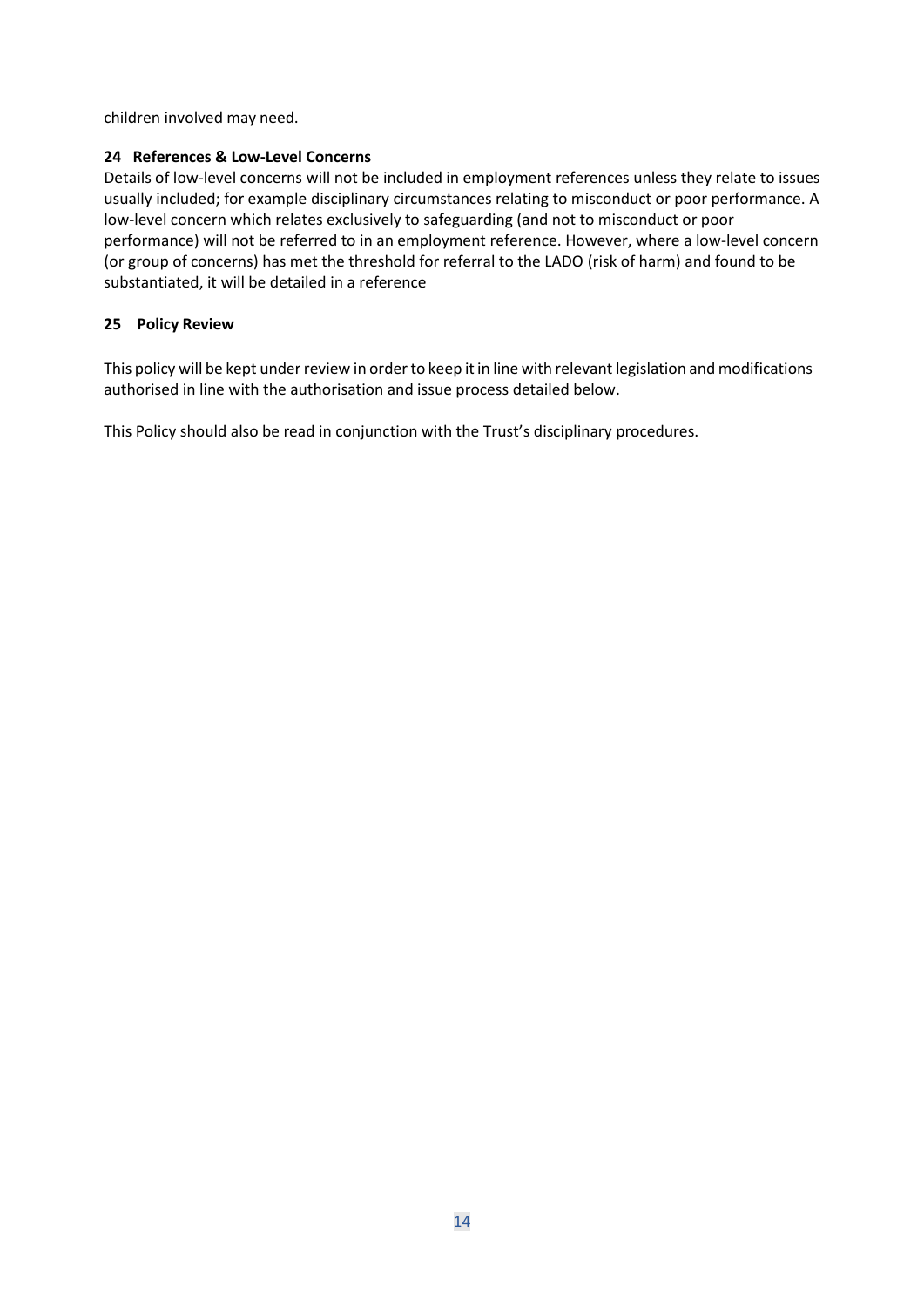## <span id="page-14-0"></span>**Appendix 1 - Definitions**

#### **Significant Harm**

This is the threshold where compulsory Social Care intervention must take place. This was introduced by the Children Act 1989 and is defined by the Law Commission as: "*Harm as a concept should be taken to include not only ill-treatment (including sexual abuse and forms of ill treatment that are not physical) but also the impairment of physical or mental health and the impairment of physical, emotional, social or behaviour development*".

#### **Abuse**

Abuse can consist of physical, sexual, neglect and emotional. The definitions of abuse are below.

Types of abuse:

- 1. **Physical abuse** includes hitting, slapping, pushing, kicking, misuse of medication, restraint or inappropriate sanctions.
- 2. **Sexual abuse** includes rape, sexual activities to which a child has not/could not consent or was pressurised into consenting. Sexual activities could include physical contact or non-physical contact. Non-physical contact could be encouraging children/young people to watch sexual activities or behave in a sexually inappropriate way.
- 3. **Neglect** is the persistent failure to meet a child/young person's basic physical or psychological needs, likely to result in the serious impairment of the child/young person's health or development. It includes a failure to provide access to appropriate health, social care or educational services or withholding the necessities of life such as medication, adequate nutrition, clothing, shelter and heating.
- 4. **Emotional abuse** is the persistent emotional maltreatment of a child/young person. This could have a severe and adverse effect on a child's/young person's development. This may involve conveying to the child/young person that they are worthless, or unloved, inadequate or valued only in so far as they meet the needs of another person. It also includes humiliation, blaming, controlling, intimidation, isolation or withdrawal from services or supportive networks. Some level of emotional abuse isinvolved in alltypes ofmaltreatment of a child/young person, although it may occur alone.

#### **Position of Trust**

Those working with children and young people need to understand that they are in positions of power and trust in relation to these groups, and have considerable influence. There is potential for exploitation and harm to children and young people, and employees have a responsibility to ensure that an unequal balance of power is not used for personal advantage or gratification. Employees should always maintain professional boundaries and avoid behaviour which might be misinterpreted by others.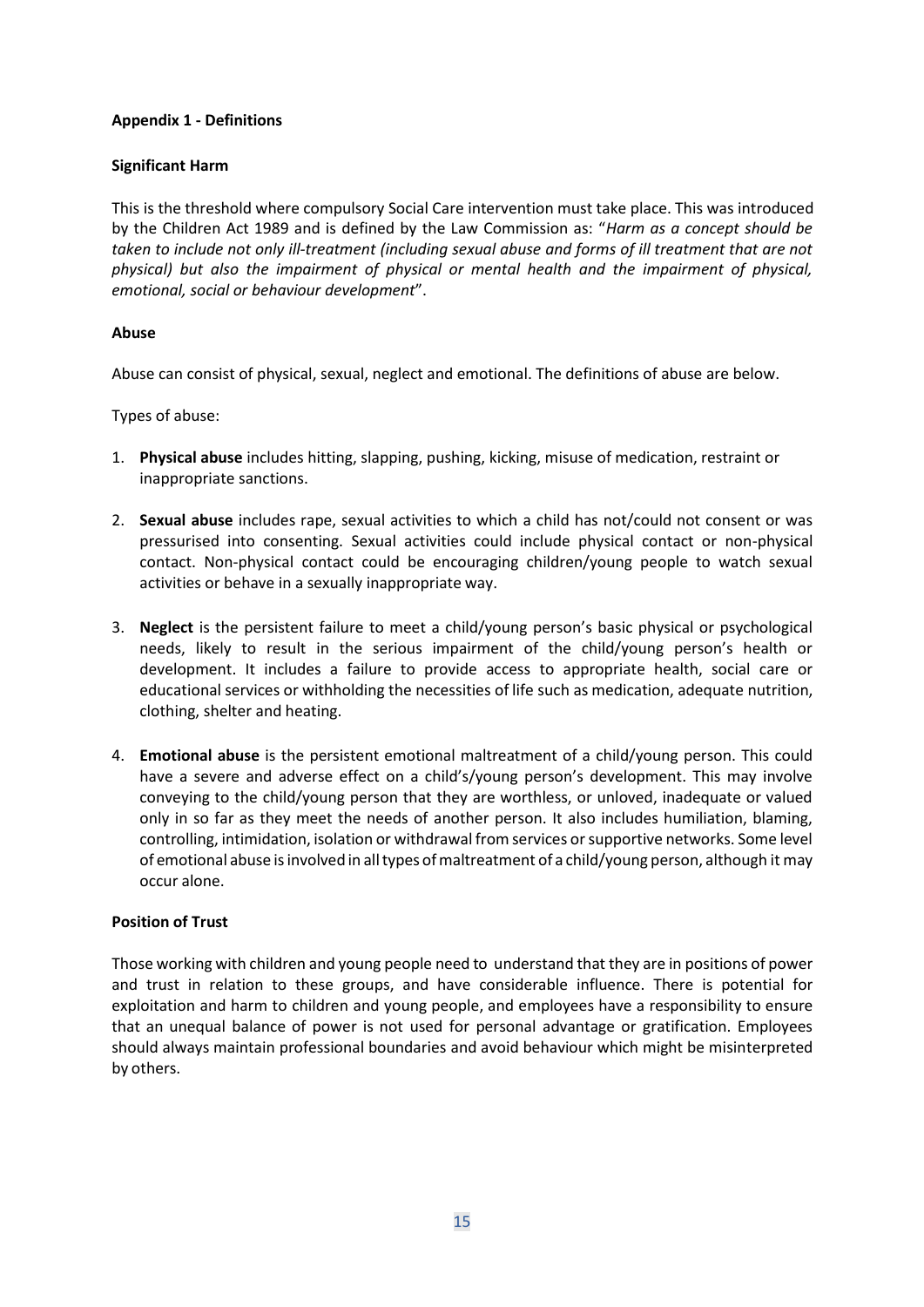## <span id="page-15-0"></span>**Appendix 2 - Information Guide for Employees Facing Allegations**

The aim of this information guide is to explain the processes involved, and the support and guidance available, if it is alleged that you have:

- harmed a student or put a child at risk of harm, or
- committed a criminal act toward a student or child, or
- behaved in a way that raises concern about your suitability to work with children or young people

#### **1. Initial Action**

As soon as possible after the allegation is made, the Principal should consult the Local Authority Designated Officer to discuss the next action, taking advice from Social Care and the police as needed. The police may advise that you are not told about the allegation immediately.

The Principal's decision in consultation with the Local Authority Designated Officer will be one, or a combination, of the following:

- a) The student is alleged to have suffered or is likely to suffer significant harm which requires immediate referral to Social Care.
- b) A criminal offence is alleged which requires referral to Social Care and the police.
- c) The allegation represents poor or inappropriate behaviour which should be considered under the School disciplinary and/or capability procedures, including referral if appropriate to the School occupational health advisor.
- d) The allegation is clearly and demonstrably without foundation and no further action will be taken.

If the conclusion of the initial discussions are a) or b) a strategy discussion should take place involving the police, Social Care, the Principal, the Local Authority Designated Officer and the Emmanuel Schools Foundations Head of HR. You will not be invited. The discussion will focus on the needs of the student(s) who may be at risk. It will determine what action should be taken regarding further investigation, but it is not part of any disciplinary procedures.

If the initial discussions conclude the situation is as outlined in c): an investigation will be initiated under the School's disciplinary and/or capability procedures.

If the conclusion is outlined in d) you should be told orally and in writing that the allegation is without foundation, and that no further action will be taken.

#### **2. Types of Possible Investigation**

- Child protection enquiries by Social Care
- Criminal investigation by the police
- Disciplinary/capability investigation

A disciplinary investigation will usually be held in abeyance until external agency investigations are complete, unless prior agreement is reached. Whilst these investigations should be conducted as speedily as possible, they should also be balanced against the need to be thorough and fair, in line with natural justice. Statements taken in external investigations could be used in subsequent disciplinary proceedings.